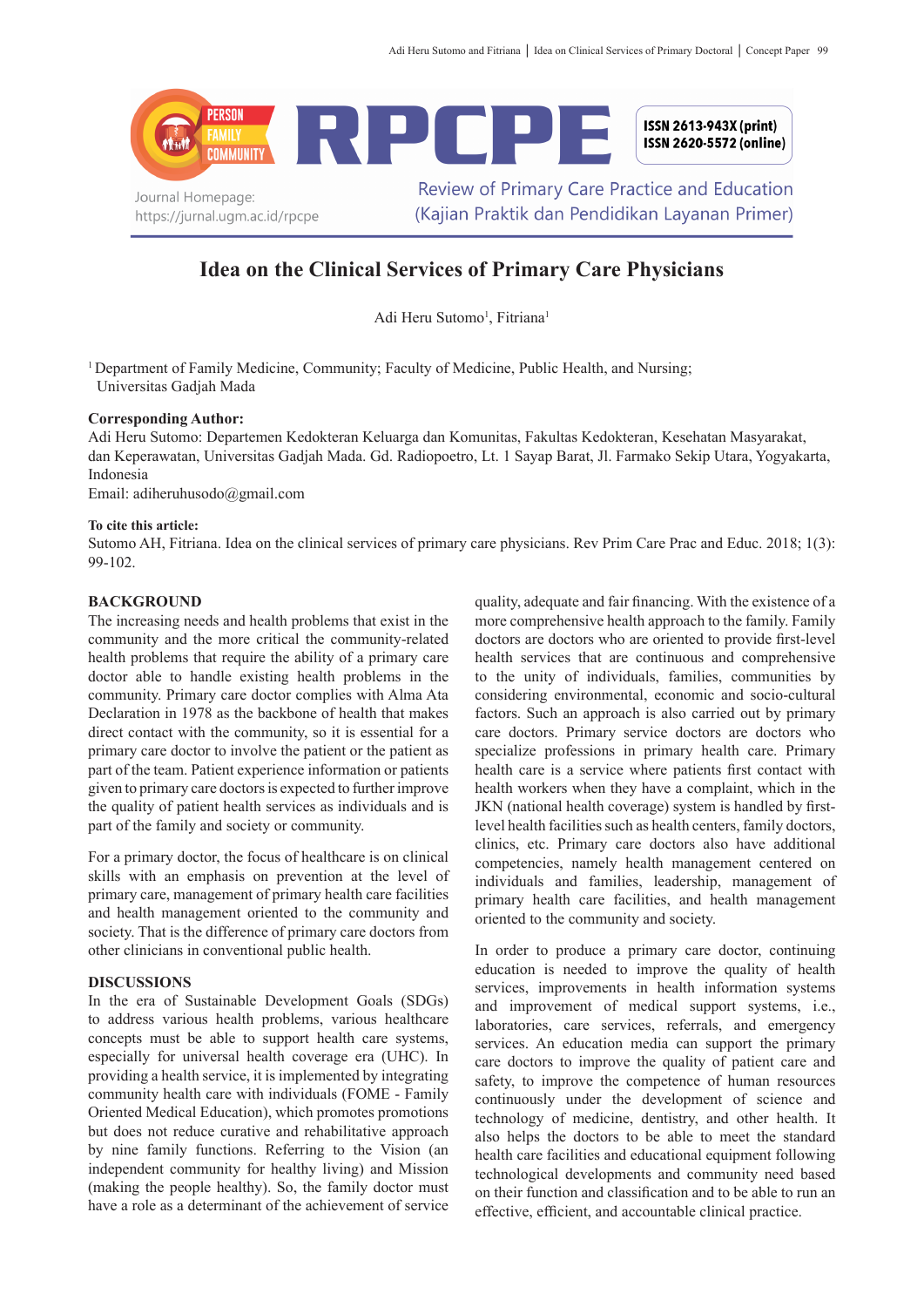The function of primary care doctors is identical with family doctors in several aspects<sup>1</sup> because:

## **1. Patients are part of the family**

In various scientific fields, participation has many different definitions, the example in sociology, participation can explain with having a share in something, and benefiting from that share, or taking part in a group and thus collaborating with that group. In healthcare, investigation studies show that the focus of interest has been on participation. Patients are partners with health care providers, and providers can treat their patients not only from a clinical perspective, but also from an emotional, mental, spiritual, social, and financial perspective.

Many studies showed that patient participation in health care had been associated with treatment outcomes improving. The importance of patient participation in the decision-making process motivates the provider services and healthcare team in promoting patient's participation in making the treatment decision.

## **2. COME**

Hamad said that community-oriented was the concept of primary health care in the health system approach and COME is an approach to medical education. COME is focused on population groups and individual persons considering the health needs of the community concerned<sup>2</sup>.

Community medical education refers to medical education, which situated the learner's clinical training in a community setting. Primary care clinicians and other healthcare providers accept learners into their practice, that they take on the role of delivering much of the curriculum and precepting learners, such as student must follow the patient from office setting into hospital care and back home to the community.

There is a relationship between the community with clinicians and graded responsibility. In COME, particularly longitudinal experiences, medical students are embedded within a small group of clinicians with whom they work closely and come to know well as their professional community. The closest working relationships between learners and their clinical supervisors over time allow for the maturation of an apprenticeship relationship. Through COME, students judge to be safe and respectful of patients are often able to take on more clinical responsibilities sooner in a known, safe environment. A personal relationship between student and preceptor, which develops over time, can mature more rapidly in COME programs, where there are fewer health professionals working closely together and working relationships are more consistent than in most tertiary hospital settings. In COME, there is a mature of relationships between students and clinical preceptors, facilitating preceptor awareness of the clinical growth of their learner.

Students are taught and delegated tasks and can make

a meaningfully contribute to the healthcare team. There is positive reinforcement for clinical supervisors through the effectiveness of clinical task performance by students. Through the continuity of supervision, students are likely receiving consistent instruction and feedback. This consistency of apprentice relationships enhances entrustment of professional activities, resulting in critical functional changes in the three-way relationship between the preceptor, student, and patient during the consultation as students moved from passive to active members of the clinical team.

Through COME, students are introduced to individual patients and to the community in which these patients live. Students are recognized as potential future workforce members and are welcomed into the town.

In the primary context, students can be given the opportunity of seeing patients on their own before the general practitioner joins the consultation. It can develop a relationship between students with individual patients and contribute to their care. Even in short COME, students still have opportunities following individual patients and contribute to their care. Learning from real setting with people with medical conditions who live within a student's own community, rather than about pathology in patients who are short-term residents in the tertiary hospital setting, is likely to prevent them losing empathy and objectifying patients, a common outcome in traditional clinical clerkships.

## **3. FOME**

In providing a health service, it is implemented by integrating family-oriented health services that promote preventive-promotion, but does not reduce curative and rehabilitative, namely by approaching the nine family functions<sup>3</sup>.

The family approach is a process that develops the ability of the family to do and act on decisions based on information or knowledge regarding the caregiving to the members, by using its own resources or with the road accessing the other resource<sup>4</sup>.

Family empowerment is all efforts instructive nonfacilitation, to enhance the knowledge and ability of the family to identify problems, plan and perform troubleshooting, without or with the help of the other party, by utilizing the potential of the family and existing facilities of the community. Family empowerment especially directed at promotive and preventive efforts (Healthy Paradigm), without prejudice to curative and rehabilitative efforts<sup>4</sup>.

#### **4. The JKN era**

According to Akmal, health services include promotive, preventive, curative and rehabilitative with financing patterns that can control the increase in service costs, including prospective payments and tiered health services. This health service starts at a first level health facility. The direction of health services in the JKN era is described as follows<sup>5</sup>: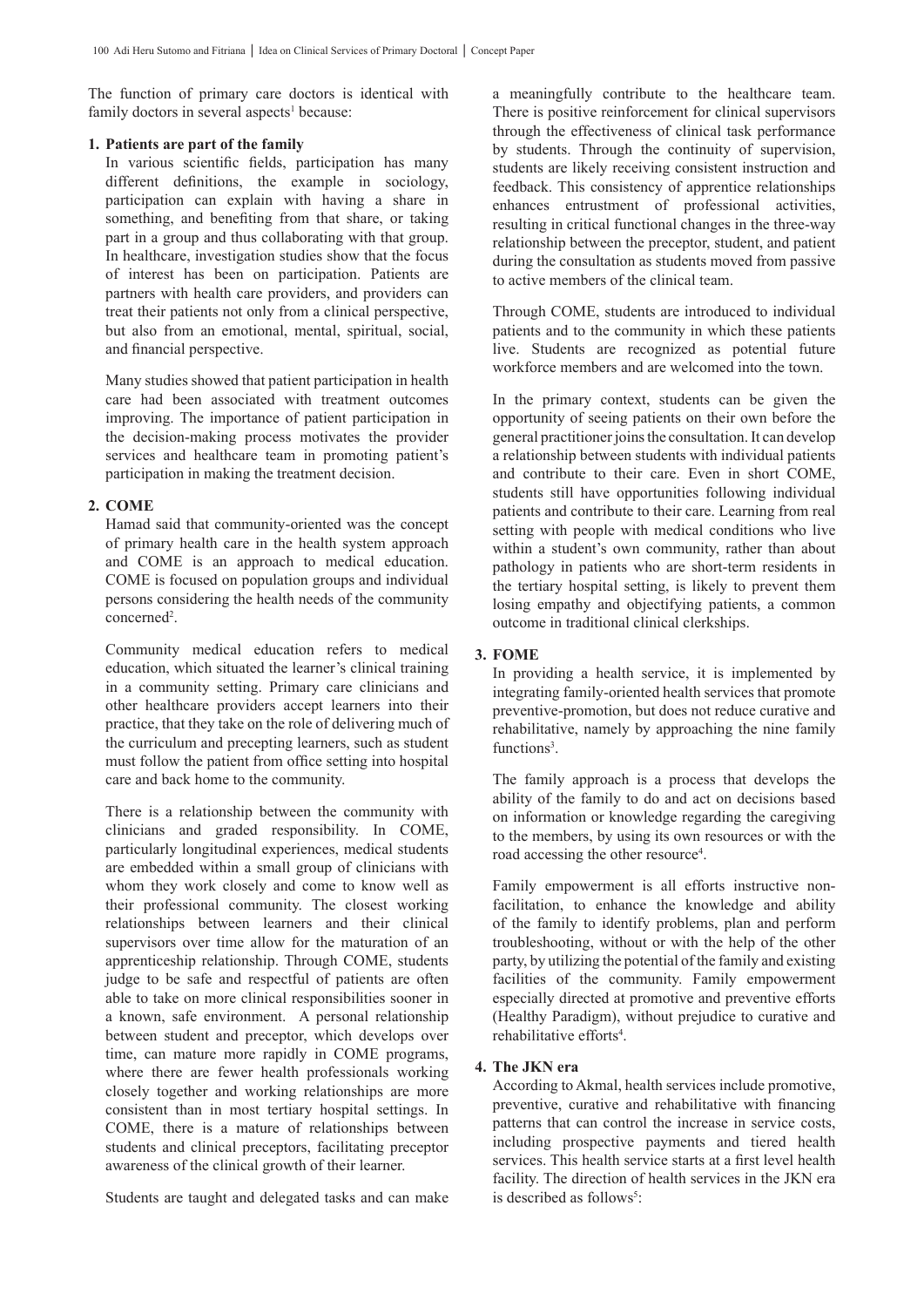## **a. Health cost calculation**

Calculation of health care (medical cost/MC), an allocation of funds that will be used in the cost of healthcare benefits that suit, will be provided. The value of the MC is the allocation of the funds will be paid to the giver of health services (hospitals, clinics, doctors) which provides health guarantee package. The estimated cost of medical services is calculated with the number of probability (Dij) with a rate per service type (Pj). Thus, the basic formula for calculating the cost of health services (j) by the individual (i) is as follows: health costs,  $(MCij)$  =  $[(Dij) * (Pj)]<sup>6</sup>$ .

## **b. Improving the quality of health services**

In the plan for the development of health services, revamping the types and development of health services must include the following aspects the development of facilities services Health, reference systems strengthening, the development facilities services Health and accreditation of medical service standard in order to maintain the quality of medical services, human resources development, the development of pharmaceutical and tool health, preparation of standardization of healthcare costs and tariffs and regulatory drafting related<sup>6</sup>.

#### **c. Quality of health administration**

Quality of administration can be improved with socialization by holding a particular forum involving relevant agencies such as the health facilities, government agencies, the improvement of information systems and coordination by involving The Ministry of Communications and Informatics, Ministry of Health, BPJS Ministry of health, Ministry of social, as well as service-service related in each region in the integration program, pursues the JKN<sup>7</sup>.

#### **d. Improved medical information system / Medical Record**

The Organization of the health information systems adapted to the framework of the national health system<sup>8</sup>. It is necessary for the development and strengthening of health information systems were done by observing the following principles:

- 1. The utilization of Information and Communication Technology (ICT) systems necessary to support the information in the process of recording data in order to improve the accuracy of data and speed in the provision of data for the dissemination of information and to improve the efficiency in the working process and strengthen the transparency.
- 2. Health information systems are developed can guarantee the security and confidentiality of the data.
- 3. In order to standardized health information systems, need to provide guidelines for the development and utilization of ICT.
- 4. Health information systems are developed can integrate a wide range of data sources, including in the utilization of ICT.
- 5. The data and information available are easily accessible by all stakeholders.
- 6. The data and information collected should be able to be traced individually and more in the aggregate, so that they can describe the differences in gender, economic status social, and geography.
- 7. The Organization of the health information systems should also pay attention to the principle of ethics, integrity, and quality<sup>8</sup>.
- **e. Improvement of medical support system, for example:**
	- i. Laboratory
	- ii. Care
	- iii. Reference
	- iv. Transportation
	- v. Emergency
	- vi. Etc.

From the explanation above, in the Primary Services Clinic or DLP Clinic should include the facilities and services to improve primary care units such as:

## **1. Medical Clinic**

The Medical Clinic includes:

- a. Patient examination room
- b. Pharmacies
- c. Consultation Room<sup>9</sup>:
	- 1. Nutrition
	- 2. Mental Medicine
	- 3. Family Genetics (Genogram)
- 4. Etc.
- d. Medical Support Room:
	- 1. Microbiology Laboratory
	- 2. Lab. Parasitology
	- 3. Lab. Clinical Pathology
	- 4. Lab. Anatomical Pathology
	- 5. Etc.
- e. Referral System / Referral
	- 1. Transportation
	- 2. Medical Information System
- f. Office Administration

When listening to the article about the medical clinic above, it is apparent that the facilities for the medical clinic should be as complete as possible, which includes patient examination room, consultation room, pharmacy, medical support room, referral room and office administration.

## **2. Non-Medical Clinic**

Non-Medical Clinic includes: The non-medical clinic covers non-medical matters or public health, i.e.

- a. Sanitation Clinic
- b. Community Nutrition Clinic
- c. Community Mental Health Clinic / Psychology
- d. Healthcare Clinic
- e. Health Promotion Clinic
- f. First Aid Clinic in Accident (PPPK)
- g. Health Support Laboratory:
	- 1. Environmental Health Laboratory:
		- a. Lab. Environmental Microbiology